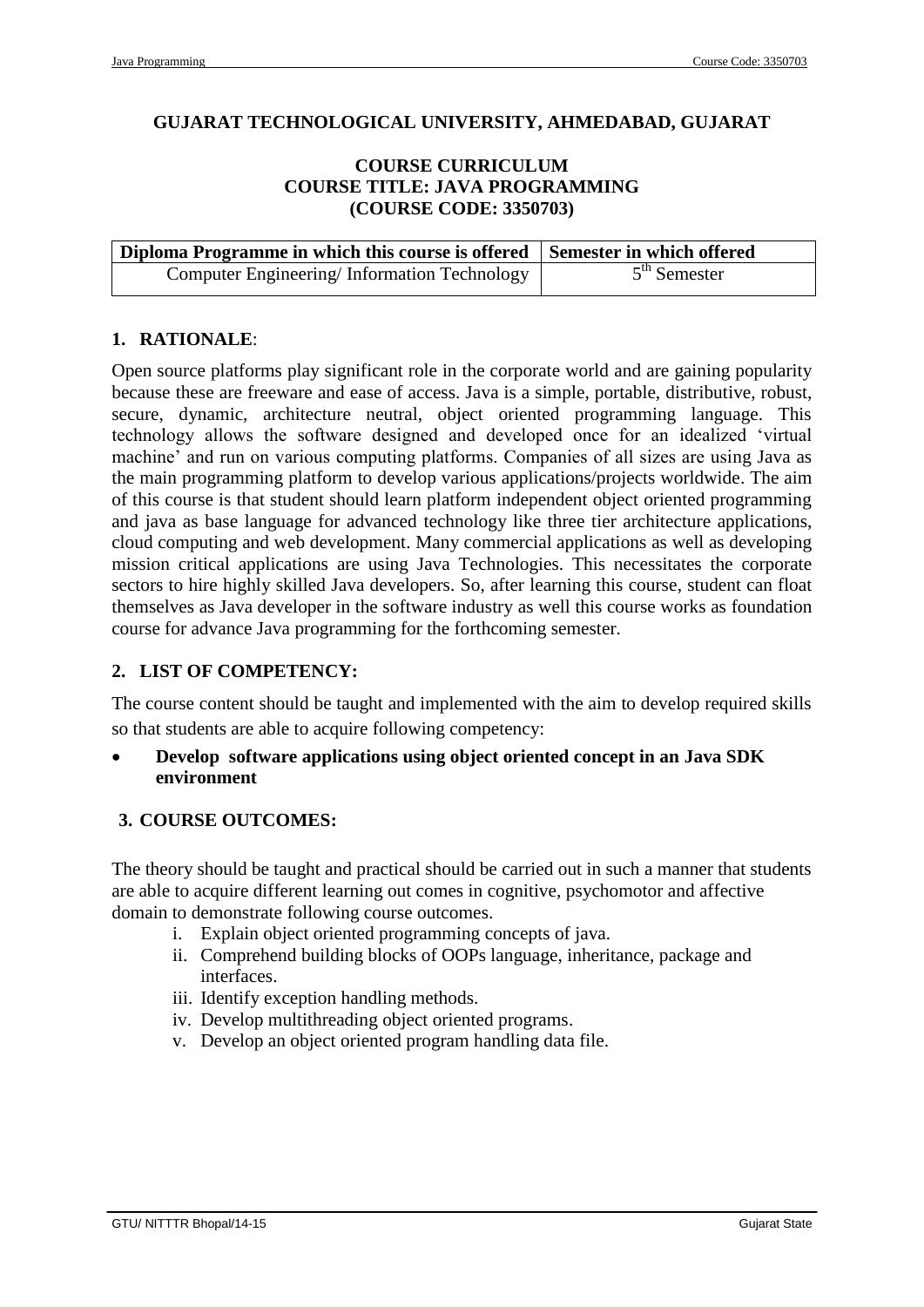# **4. TEACHING AND EXAMINATION SCHEME**

| <b>Total Credits</b><br><b>Teaching Scheme</b> |   |           |                     | <b>Examination Scheme</b> |    |            |                        |     |                    |
|------------------------------------------------|---|-----------|---------------------|---------------------------|----|------------|------------------------|-----|--------------------|
| (In Hours)                                     |   | $(L+T+P)$ | <b>Theory Marks</b> |                           |    |            | <b>Practical Marks</b> |     | <b>Total Marks</b> |
|                                                | т | P         |                     | <b>ESE</b>                | PA | <b>ESE</b> | PA                     | 200 |                    |
|                                                |   |           |                     | 70                        | 30 | 40         | 60                     |     |                    |

**Legends: L -** Lecture**; T -** Tutorial/Teacher Guided Student Activity**; P -** Practical**; C -** Credit**; ESE -** End Semester Examination**; PA -** Progressive Assessment

# **5. COURSE CONTENT DETAILS**

| Unit                   | <b>Major Learning Outcomes</b> | <b>Topics and Sub-topics</b>                                       |  |  |  |
|------------------------|--------------------------------|--------------------------------------------------------------------|--|--|--|
|                        | (in cognitive domain)          |                                                                    |  |  |  |
|                        | 1a. Describe Internet role,    | 1.1 Basics of Java, Background/History of                          |  |  |  |
|                        | and,<br>advantages             | Java, Java and the Internet, Advantages of                         |  |  |  |
|                        | environment<br>of<br>setup     | Java                                                               |  |  |  |
|                        | Java.                          | 1.2 Java Virtual Machine & Byte Code                               |  |  |  |
|                        |                                | 1.3 Java Environment Setup                                         |  |  |  |
|                        |                                | 1.4 Java Program Structure                                         |  |  |  |
|                        | 1b.Differentiate<br>between    | 1.5 Procedure-Oriented vs. Object-Oriented                         |  |  |  |
| Unit $-I$              | POP and OOP                    | Programming concept                                                |  |  |  |
| <b>Introduction to</b> | OOP<br>1c.<br>List important   | 1.6 Basics of OOP: Abstraction, Inheritance,                       |  |  |  |
| Java                   | fundamentals                   | Encapsulation, Classes, subclasses and super                       |  |  |  |
|                        |                                | classes, Polymorphism and Overloading,                             |  |  |  |
|                        |                                | message communication<br>1.7 Compiling and running a simple "Hello |  |  |  |
|                        | 1d. Write simple programs      |                                                                    |  |  |  |
|                        | using java                     | World" program: Setting Up Your Computer,                          |  |  |  |
|                        |                                | Writing a Program, Compiling, Interpreting                         |  |  |  |
|                        |                                | and Running the program, Common Errors                             |  |  |  |
|                        | 2a. Explain Data types:        | 2.1 Primitive Data Types : Integers, Floating                      |  |  |  |
|                        | constant and variables         | Point type, Characters, Booleans etc                               |  |  |  |
|                        |                                | 2.2 User Defined Data Type                                         |  |  |  |
|                        |                                | 2.3 Identifiers & Literals                                         |  |  |  |
|                        |                                | 2.4 Declarations of constants & variables                          |  |  |  |
|                        |                                | 2.5 Type Conversion and Casting                                    |  |  |  |
| Unit $-$ II            |                                | 2.6 Scope of variables & default values of                         |  |  |  |
| <b>Building</b>        |                                | variables declared                                                 |  |  |  |
| <b>Blocks of the</b>   |                                | 2.7 Wrapper classes                                                |  |  |  |
| Language               |                                | 2.8 Comment Syntax                                                 |  |  |  |
|                        |                                | 2.9 Garbage Collection                                             |  |  |  |
|                        | 2b. State the steps to         | 2.10 Arrays of Primitive Data Types                                |  |  |  |
|                        | implement programs for         | 2.11 Types of Arrays                                               |  |  |  |
|                        | Arrays and String              | 2.12 Creation, concatenation and conversion                        |  |  |  |
|                        | Handling                       | of a string, changing case of string,                              |  |  |  |
|                        |                                | character<br>extraction.<br><b>String</b>                          |  |  |  |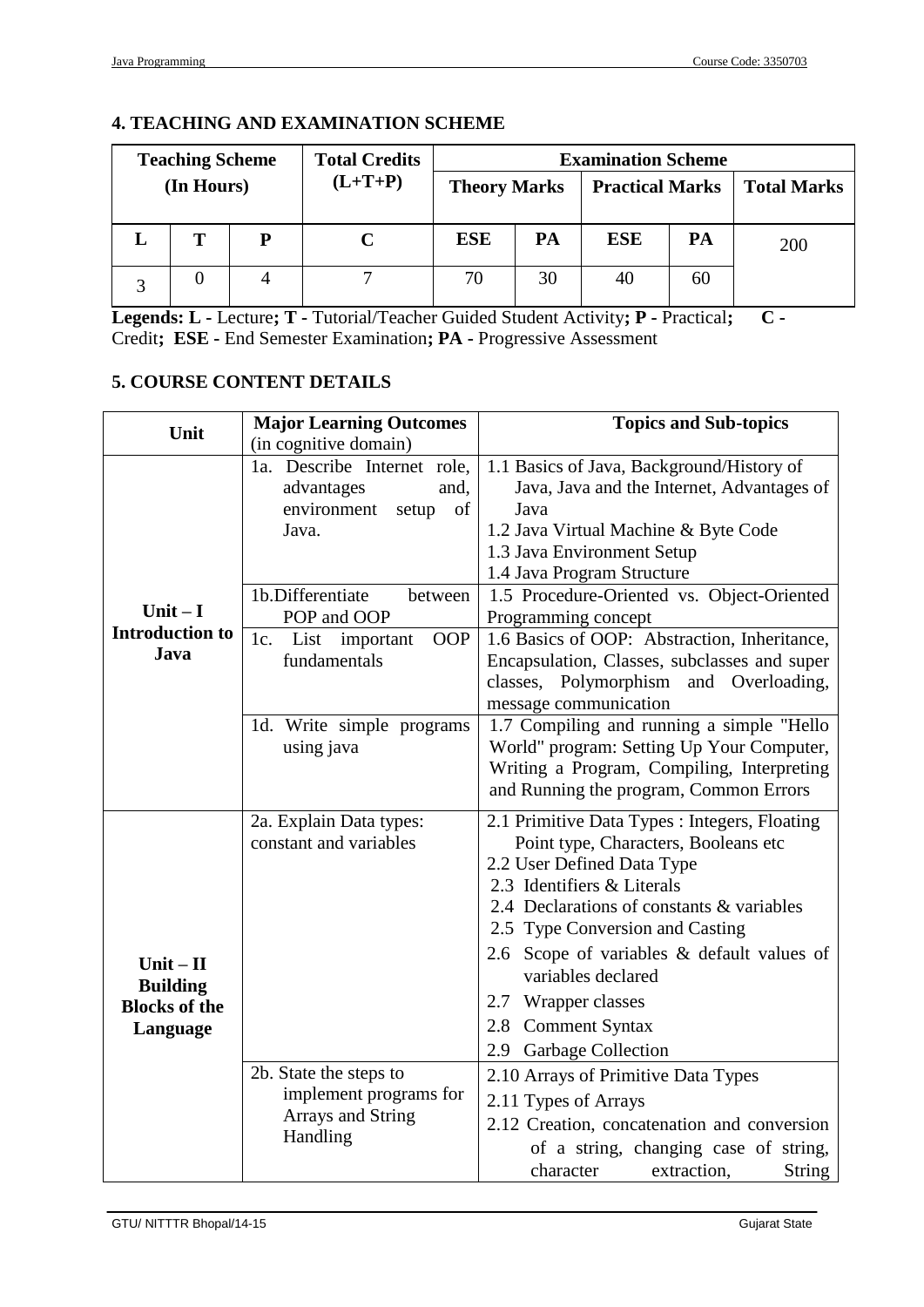|                                                                      |                                                                                                                                                   | Comparison, String Buffer                                                                                                                                                                                                                                              |
|----------------------------------------------------------------------|---------------------------------------------------------------------------------------------------------------------------------------------------|------------------------------------------------------------------------------------------------------------------------------------------------------------------------------------------------------------------------------------------------------------------------|
|                                                                      | 2c. List different types of<br>operators                                                                                                          | 2.13<br>Different<br>Arithmetic,<br>Operators:<br>Bitwise,<br>Rational,<br>Logical,<br>Conditional,<br>Assignment,<br>Ternary,<br>Increment<br>and<br>Decrement,<br><b>Mathematical Functions</b>                                                                      |
|                                                                      | 2d.<br><b>State</b><br>the<br>steps<br>to<br>small<br>implement<br>programs using Decision<br>& Control Structures                                | 2.14<br>Decision<br>Statements:<br>Control<br>$\&$<br>Selection Statement (if, ifelse, switch),<br>Loops (while, do-while, for), Jump<br>statements (break, continue, return &<br>exit)                                                                                |
| $Unit - III$<br>Object                                               | 3a.Define<br>Objects<br>and<br>Classes and methods                                                                                                | 3.1 Defining classes, fields and methods,<br>creating objects, accessing rules, this<br>keyword,<br>static<br>keyword,<br>method<br>overloading, final keyword,                                                                                                        |
| <b>Oriented</b><br>Programming<br><b>Concepts</b>                    | 3b. Explain Constructors &<br>its types, Object as a<br>parameter, constructor<br>overloading                                                     | 3.2<br>Default<br>Constructors:<br>constructors,<br>Parameterized<br>constructors,<br>Copy<br>Passing<br>object<br>constructors,<br>as<br>a<br>parameter, constructor overloading                                                                                      |
|                                                                      | 4a. Describe Inheritance and<br>method overriding<br>4b. List the types of<br>Inheritance                                                         | 4.1<br>of Inheritance, Types<br><b>Basics</b><br>of<br>inheritance: single, multiple, multilevel,<br>hierarchical<br>hybrid inheritance,<br>and<br>concepts of method overriding, extending<br>class, super class, subclass, dynamic<br>method dispatch & Object class |
| Unit-IV<br>Inheritance,<br>Packages &<br><b>Interfaces</b>           | 4c. Describe Creating<br>package, importing<br>package, access rules for<br>packages, class hiding<br>rules in a package<br>4d. Define interface. | 4.2 Creating package, importing package,<br>access rules for packages, class hiding<br>rules in a package.<br>Defining<br>interface, inheritance<br>4.3<br>on<br>interfaces, implementing interface,<br>multiple inheritance using interface                           |
|                                                                      | 4e. Explain inheritance on<br>interfaces, implementing<br>interface, multiple<br>inheritance using interface                                      |                                                                                                                                                                                                                                                                        |
|                                                                      | 4f. Describe Abstract & final<br>classes                                                                                                          | 4.4 Abstract class and final class                                                                                                                                                                                                                                     |
| Unit $-$ V<br><b>Exception</b><br>Handling &<br><b>Multithreaded</b> | 5a. Explain errors, &<br>exceptions<br>5b. List types of errors                                                                                   | 5.1 Types of errors, exceptions, trycatch<br>statement, multiple catch blocks, throw<br>and throws keywords, finally clause, uses<br>of exceptions, user defined exceptions                                                                                            |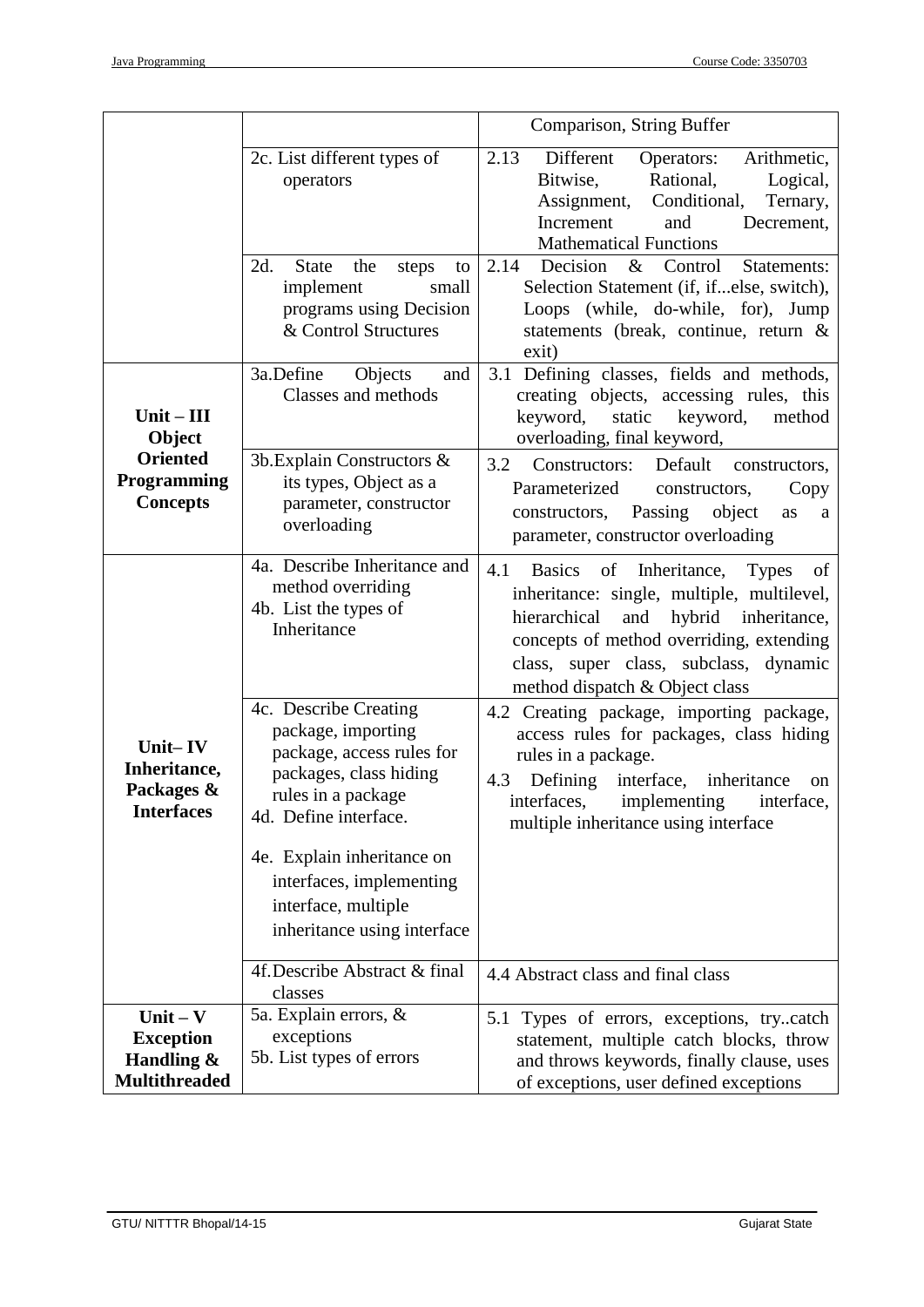| <b>Programming</b>                  | 5c. Define thread, creating<br>threads, multithreading,<br>priority<br>thread<br>&<br>synchronization                      | 5.2 Creating thread, extending Thread class,<br>implementing Runnable interface, life<br>cycle of a thread, Thread priority $\&$<br>synchronization, exception<br>thread<br>handing in threads |
|-------------------------------------|----------------------------------------------------------------------------------------------------------------------------|------------------------------------------------------------------------------------------------------------------------------------------------------------------------------------------------|
| $Unit - VI$<br><b>File Handling</b> | 6a. Explain basics of<br>streams, stream classes,<br>creation, reading and<br>writing files in context<br>to file handling | 6.1 Stream classes, class hierarchy, useful I/O<br>classes, creation of text file, reading and<br>writing text files                                                                           |

# **6. SUGGESTED SPECIFICATION TABLE WITH HOURS & MARKS (THEORY)**

|             |                                                         |                                 | <b>Distribution of Theory Marks</b> |                |                |              |
|-------------|---------------------------------------------------------|---------------------------------|-------------------------------------|----------------|----------------|--------------|
| Unit<br>No. | <b>Unit Title</b>                                       | <b>Teaching</b><br><b>Hours</b> | R<br><b>Level</b>                   | U<br>Level     | A<br>Level     | <b>Total</b> |
| 1.          | Introduction to Java                                    | 04                              | $\overline{4}$                      | 3              | $\overline{0}$ |              |
| 2.          | Building blocks of the Language                         | 08                              | 4                                   | 4              | 6              | 14           |
| 3.          | <b>Object Oriented Programming</b><br>Concepts          | 06                              | $\overline{4}$                      | $\overline{4}$ | 6              | 14           |
| 4.          | Inheritance, Packages and<br><b>Interfaces</b>          | 10                              | 4                                   | 4              | 6              | 14           |
| 5.          | <b>Exception Handling,</b><br>Multithreaded Programming | 10                              | $\overline{4}$                      | $\overline{4}$ | 6              | 14           |
| 6.          | File Handling                                           | 04                              | $\theta$                            | 3              | 4              | 07           |
|             | <b>Total</b>                                            | 42                              | 20                                  | 22             | 28             | 70           |

**Legends:**  $R =$  Remember;  $U =$  Understand;  $A =$  Apply and above levels (Bloom's revised taxonomy)

**Note:** This specification table shall be treated as general guideline for students and teachers. The actual distribution of marks in the question paper may vary slightly from above table.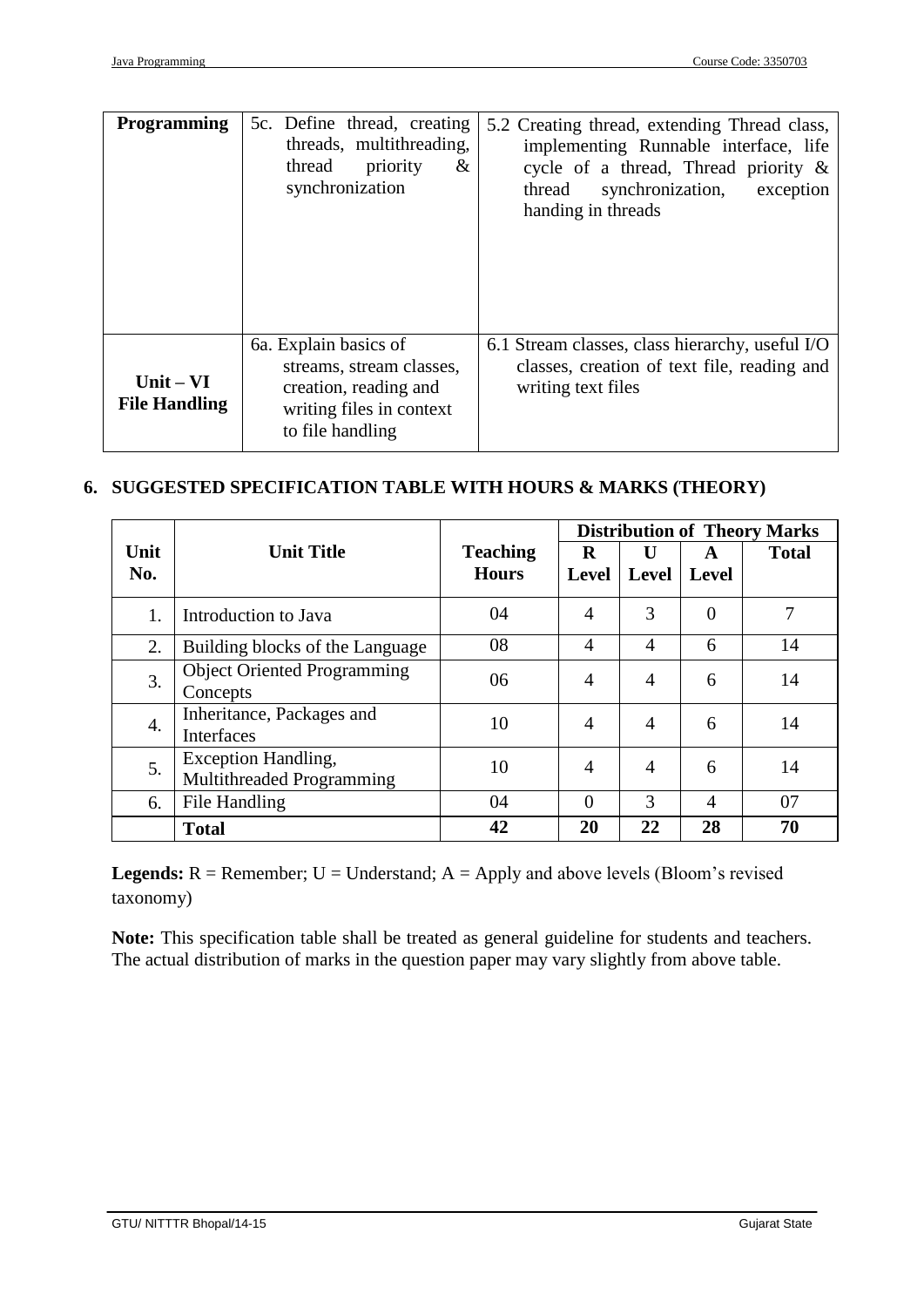#### **7. SUGGESTED LIST OF EXERCISES/PRACTICAL**

The practical/exercises are designed to develop different types of skills of the competency. Following is the list of practical problems.

| Sr.            | Unit           | <b>Exercise/Practical</b>                                                                   |                |  |
|----------------|----------------|---------------------------------------------------------------------------------------------|----------------|--|
| N <sub>0</sub> | No.            | (Outcomes in Psychomotor Domain)                                                            |                |  |
|                |                |                                                                                             |                |  |
|                |                |                                                                                             |                |  |
| $\mathbf{1}$   | $\mathbf{1}$   | Install JDK, write a simple "Hello World" or similar java program,                          | $\overline{2}$ |  |
|                |                | compilation, debugging, executing using java compiler and interpreter.                      |                |  |
| $\mathbf{2}$   | $\overline{2}$ | Write a program in Java to generate first n prime numbers.                                  | $\mathbf{2}$   |  |
| $\overline{3}$ | $\overline{2}$ | Write a program in Java to find maximum of three numbers using                              | $\mathbf{1}$   |  |
|                |                | conditional operator                                                                        |                |  |
| $\overline{4}$ | $\overline{2}$ | Write a program in Java to find second maximum of n numbers                                 | $\overline{2}$ |  |
|                |                | without using arrays                                                                        |                |  |
| 5              | $\overline{2}$ | Write a program in Java to reverse the digits of a number using while                       | $\mathbf{1}$   |  |
|                |                | loop                                                                                        |                |  |
| 6              | $\overline{2}$ | Write a program in Java to convert number into words & print it                             | $\overline{2}$ |  |
| $\overline{7}$ | $\overline{2}$ | Write programs in Java to use Wrapper class of each primitive data                          | $\overline{4}$ |  |
|                |                | types                                                                                       |                |  |
| 8              | $\mathbf{2}$   | Write a program in Java to multiply two matrix                                              | $\overline{2}$ |  |
| 9              | 3              | Write a static block which will be executed before main() method in a                       | $\mathbf{1}$   |  |
|                |                | class.                                                                                      |                |  |
| 10             | $\overline{3}$ | Write a program in Java to demonstrate use of this keyword. Check                           | $\mathbf{1}$   |  |
|                |                | whether this can access the private members of the class or not.                            |                |  |
| 11             | $\overline{3}$ | Write a program in Java to develop overloaded constructor. Also                             | $\overline{2}$ |  |
|                |                | develop the copy constructor to create a new object with the state of                       |                |  |
|                |                | the existing object.                                                                        |                |  |
| 12             | $\overline{3}$ | Write a program in Java to demonstrate the use of private constructor                       | $\overline{2}$ |  |
|                |                | and also write a method which will count the number of instances                            |                |  |
|                |                | created using default constructor only.                                                     |                |  |
| 13             | 3              | Write a program in Java to demonstrate the use of 'final' keyword in                        |                |  |
|                |                | the field declaration. How it is accessed using the objects.                                |                |  |
| 14             | 3              | Develop minimum 4 program based on variation in methods i.e.                                | $\overline{2}$ |  |
|                |                | passing by value, passing by reference, returning values and returning                      |                |  |
|                |                | objects from methods.                                                                       |                |  |
| 15             | 4              | Write a program in Java to demonstrate single inheritance, multilevel                       | 3              |  |
|                |                | inheritance and hierarchical inheritance.                                                   |                |  |
| 16             | $\overline{4}$ | Create a class to find out whether the given year is leap year or not.                      | $\overline{2}$ |  |
|                |                | (Use inheritance for this program)                                                          |                |  |
| 17             | $\overline{4}$ | Write an application that illustrates how to access a hidden variable.                      | $\overline{2}$ |  |
|                |                | Class A declares a static variable x. The class B extends A and declares                    |                |  |
|                |                | an instance variable $x$ . <b>display</b> ( $x$ ) method in <b>B</b> displays both of these |                |  |
|                |                | variables.                                                                                  | $\overline{2}$ |  |
| 18             | $\overline{4}$ | Write a program in Java in which a subclass constructor invokes the                         |                |  |
|                |                | constructor of the super class and instantiate the values.                                  |                |  |
| 19             | $\overline{4}$ | Write a program that illustrates interface inheritance. Interface P12                       | $\overline{4}$ |  |
|                |                | inherits from both P1 and P2. Each interface declares one constant and                      |                |  |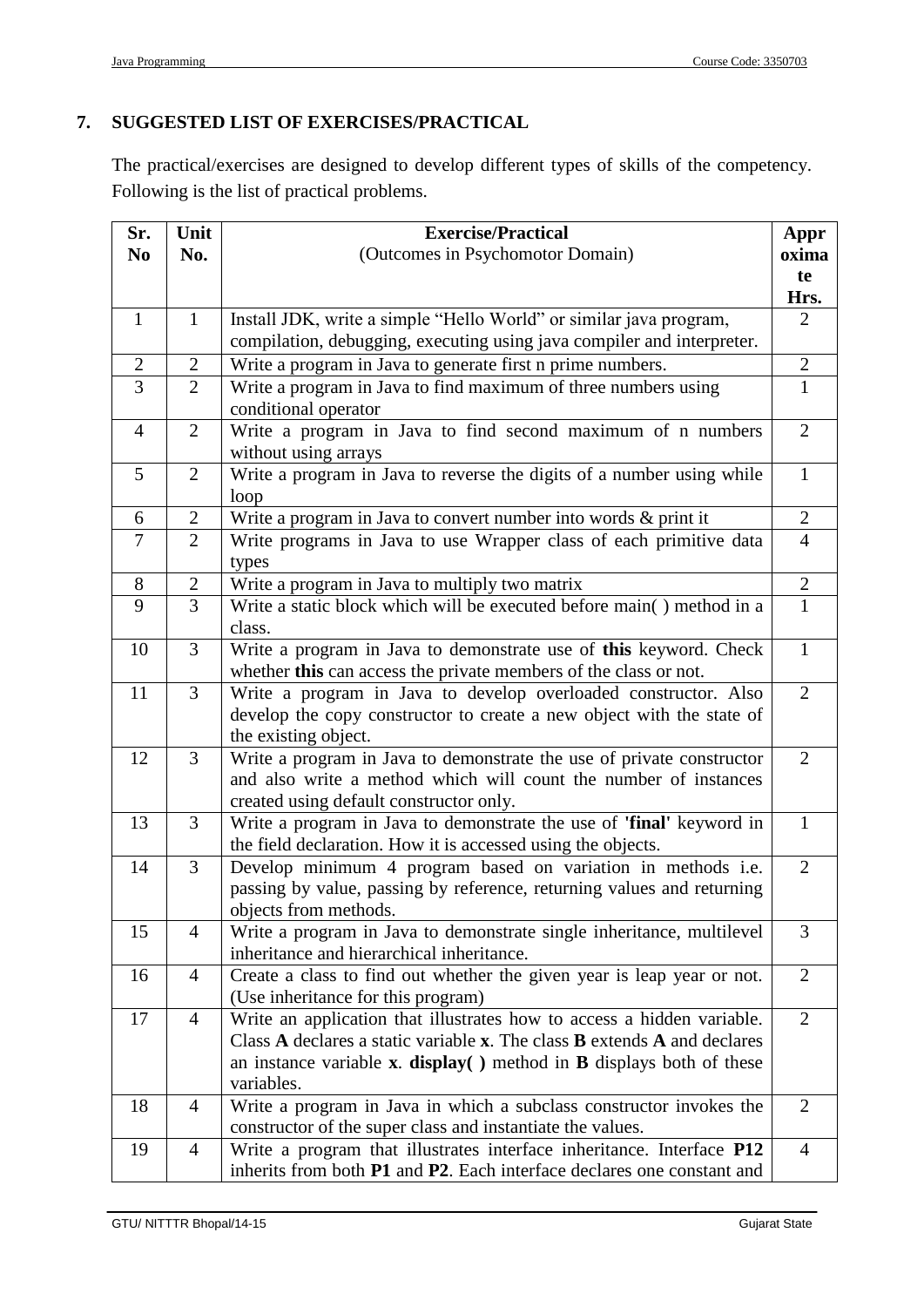| <b>Total</b> |                |                                                                                                                                                                                                                                                                                |                      |
|--------------|----------------|--------------------------------------------------------------------------------------------------------------------------------------------------------------------------------------------------------------------------------------------------------------------------------|----------------------|
| 30           | 6              | Write a program in Java to create, write, modify, read operations on a<br>Text file.                                                                                                                                                                                           | $\overline{2}$<br>60 |
| 29           | 5              | Write a program in Java to demonstrate use of synchronization of<br>threads when multiple threads are trying to update common variable.                                                                                                                                        | $\overline{2}$       |
| 28           | 5              | Write a program that executes two threads. One thread will print the<br>even numbers and the another thread will print odd numbers from 1 to<br>50.                                                                                                                            | $\overline{2}$       |
| 27           | $\mathfrak{S}$ | Write a program that executes two threads. One thread displays<br>"Thread1" every 2,000 milliseconds, and the other displays "Thread2"<br>every 4,000 milliseconds. Create the threads by extending the Thread<br>class                                                        | $\overline{2}$       |
| 26           | 5              | Write an small application in Java to develop Banking Application in<br>which user deposits the amount Rs 1000.00 and then start withdrawing<br>of Rs 400.00, Rs 300.00 and it throws exception "Not Sufficient Fund"<br>when user withdraws Rs. 500 thereafter.               | $\overline{2}$       |
| 25           | 5              | Write a program in Java to demonstrate multiple try block and multiple<br>catch exception                                                                                                                                                                                      | $\mathbf{1}$         |
| 24           | 5              | Write a program in Java to develop user defined exception for 'Divide<br>by Zero' error.                                                                                                                                                                                       | $\overline{2}$       |
| 23           | $\overline{4}$ | Write a program in Java to demonstrate use of final class.                                                                                                                                                                                                                     | $\mathbf{1}$         |
| 22           | $\overline{4}$ | Write a program in Java to demonstrate implementation of multiple<br>inheritance using interfaces.                                                                                                                                                                             | $\overline{2}$       |
|              |                | Triangle, Rectangle, Circle. Define one method area() in the abstract<br>class and override this area() in these three subclasses to calculate for<br>specific object i.e. area() of Triangle subclass should calculate area of<br>triangle etc. Same for Rectangle and Circle |                      |
| 21           | $\overline{4}$ | inside and outside packages.<br>Describe abstract class called Shape which has three subclasses say                                                                                                                                                                            | $\overline{2}$       |
| 20           | $\overline{4}$ | Write an application that illustrates method overriding in the same<br>package and different packages. Also demonstrate accessibility rules in                                                                                                                                 | $\overline{4}$       |
|              |                | one method. The class Q implements P12. Instantiate Q and invoke<br>each of its methods. Each method displays one of the constants.                                                                                                                                            |                      |

# **8. SUGGESTED LIST OF STUDENT ACTIVITIES**

Following is the list of proposed student activities like:

- i. Study available small Java application on internet and reuse in your application
- ii. Develop Java object oriented application programs
- iii. Present the application developed

# **9. SUGGESTED LEARNING RESOURCES (A)List of Books:**

| Sr.No | <b>Authors</b>      | <b>Title of Books</b>         | <b>Publication</b> |
|-------|---------------------|-------------------------------|--------------------|
|       | Herbert Schildt     | Java: The Complete Reference, | Tata McGraw Hill   |
|       |                     | <b>Seventh Edition</b>        |                    |
|       | E Balagurusamy      | Programming with Java         | Tata McGraw Hill   |
|       | Cay S. Horstmann,   | Core Java, Vol I-             | Java Series, Sun   |
|       | <b>Gray Cornell</b> | Fundamentals                  | MicroSystem        |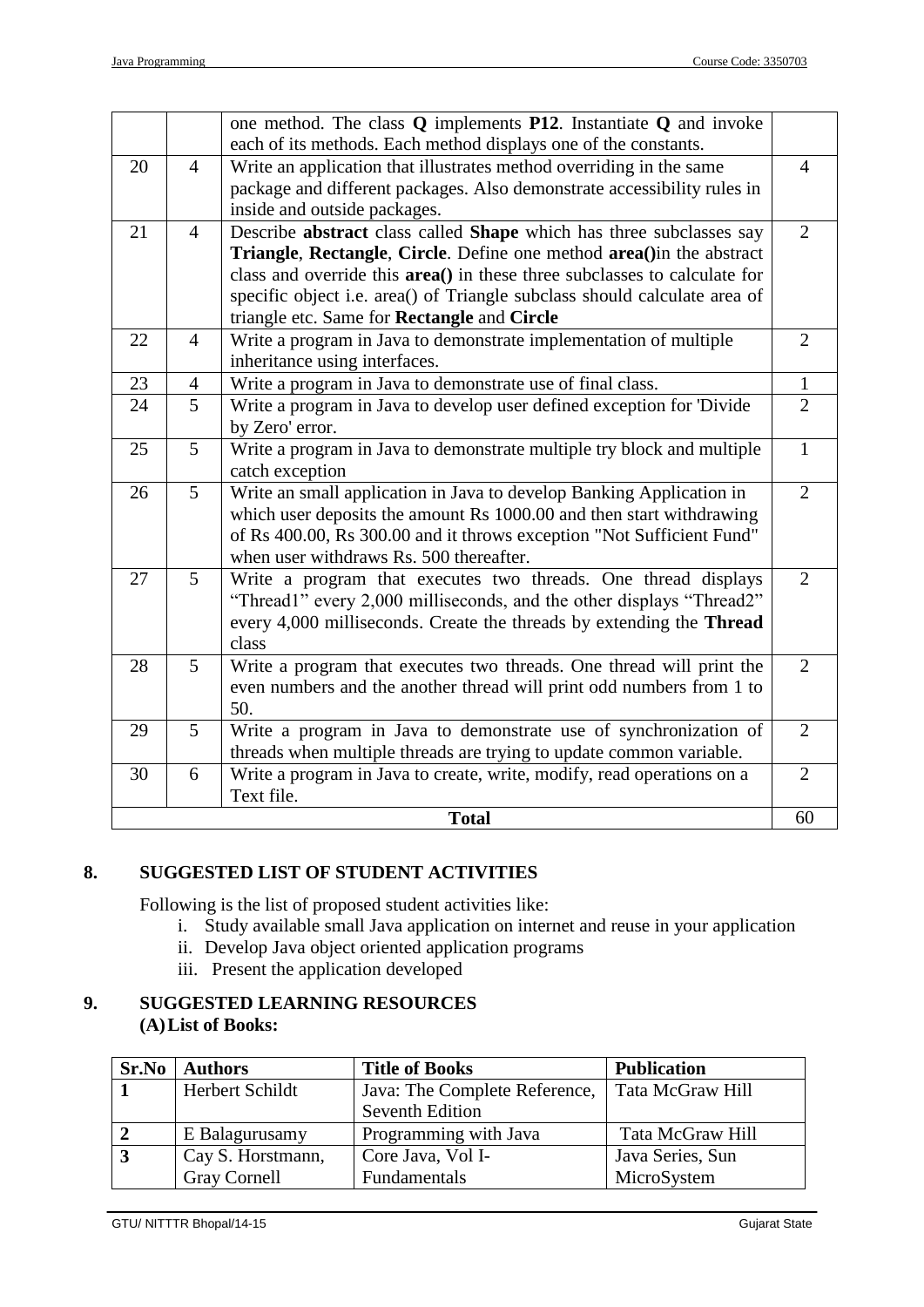| Sr.No          | Authors           | <b>Title of Books</b>  | <b>Publication</b> |
|----------------|-------------------|------------------------|--------------------|
| $\overline{4}$ | Sachin Malhotra & | I Programming in JAVA, | Oxford             |
|                | Saurabh Choudhary | <b>Second Edition</b>  |                    |

#### **(B)List of Major Equipment/Materials**

- i. Computer System with latest configuration and memory
- ii. Multimedia projector
- iii. Internet Access
- iv. Access to library resources

#### **(C) List of Software/Learning Websites**

- i. Java Development Kit:
	- http://www.oracle.com/technetwork/java/javase/downloads/index.html
- ii. http://docs.oracle.com/javase/specs/jls/se7/html/index.html
- iii. http://docs.oracle.com/javase/tutorial/java/index.html
- iv. http://www.tutorialspoint.com/java/
- v. http://www.learnjavaonline.org/
- vi. http://www.c4learn.com/javaprogramming/
- vii. http://www.learn-java-tutorial.com/
- viii. <http://www.tutorialspoint.com/javaexamples/>

#### **10. SPECIAL INSTRUCTIONAL STRETEGIES (If Any)**

The course activities include Lectures and Practical Exercises as per teaching scheme.

- i. Conceptual knowledge will be shared interactively using multimedia projector.
- ii. Student should be given environment to develop sample applications using JAVA under guidance of Teachers.

#### **11. COURSE CURRICULUM DEVELOPMENT COMMITTEE Faculty members from Polytechnics**

- **Prof. R. M. Shaikh**, H.O.D Computer Department, K. D. Polytechnic, Patan
- **Prof. K. N. Raval**, H.O.D Computer Department, R. C. Technical Institute, Ahmedabad
- **Prof. M. P. Mehta**, Sr. Lecturer in Computer Technology, K. D. Polytechnic, Patan
- **Prof. H. P. Chauhan**, Lecturer(IT), Government Polytechnic, Himmatnagar
- **Prof A. S. Galathiya**, Lecturer in Computer Department, R. C. Technical Institute, Ahmedabad
- **Prof. H.J. Prajapati,** Lecturer(IT), Government Polytechnic, Himmatnagar
- **Prof. J. S. Upadhyay,** Lecturer and Head, IT, K P T I T, Viramgam